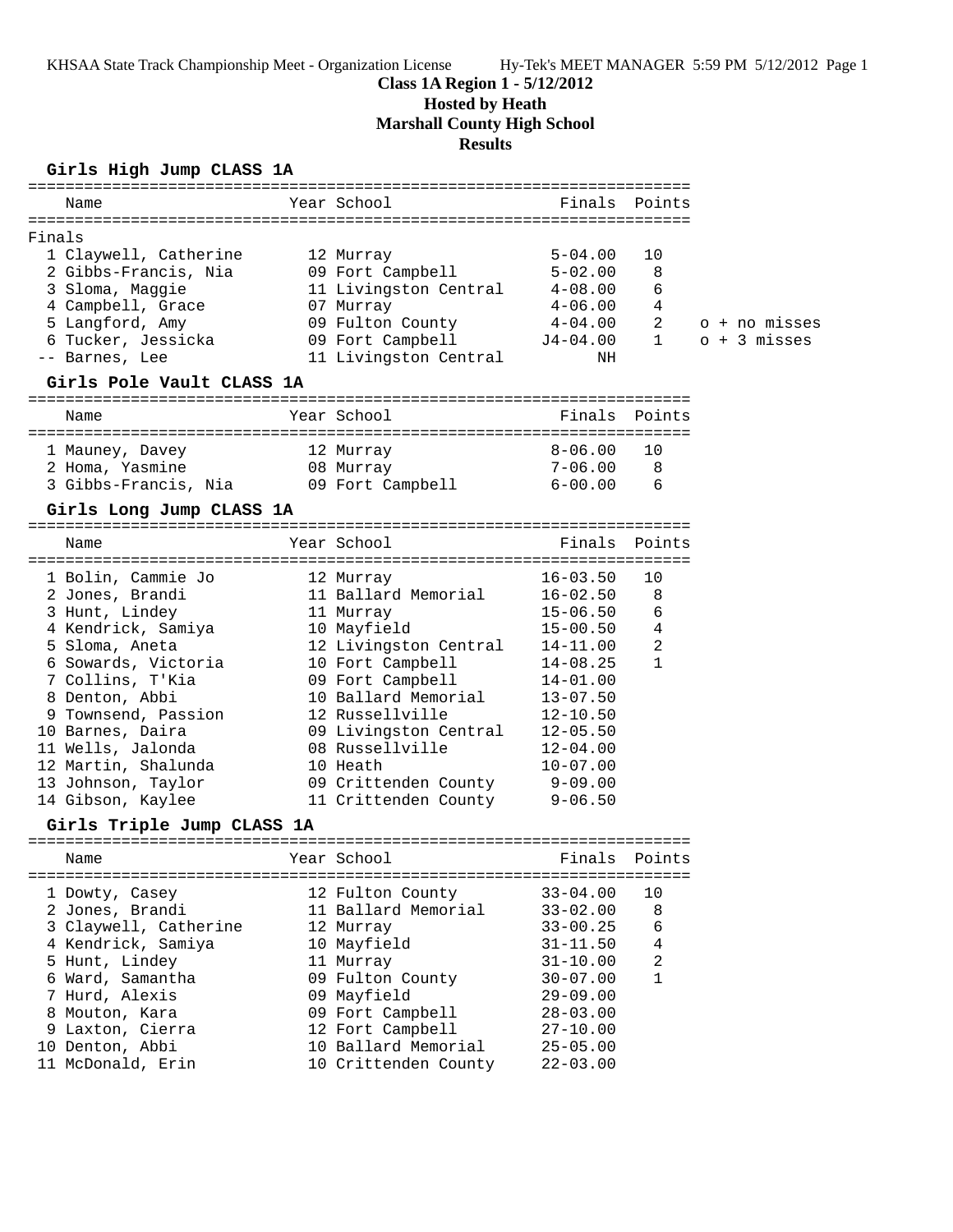## **Class 1A Region 1 - 5/12/2012**

## **Hosted by Heath**

**Marshall County High School**

## **Results**

## **Girls Shot Put CLASS 1A**

| Name                        | Year School            | Finals       | Points       |     |                |
|-----------------------------|------------------------|--------------|--------------|-----|----------------|
| 1 Hart, Claire              | 10 Todd County Central | $33 - 11.50$ | 10           |     |                |
| 2 Jackson, Venetia          | 10 Murray              | $32 - 01.00$ | 8            |     |                |
| 3 Verr, Raquel              | 10 Mayfield            | $30 - 10.50$ | 6            |     |                |
| 4 Myers, Mallie             | 11 Ballard Memorial    | $29 - 08.50$ | 4            |     |                |
| 5 Hardin, Branika           | 12 Fulton County       | $29 - 04.00$ | 2            |     |                |
| 6 McDowell, Sarah           | 07 Murray              | $28 - 11.00$ | $\mathbf 1$  |     |                |
| 7 Curry, Desiree            | 11 Fort Campbell       | $26 - 09.00$ |              |     |                |
| 8 Del Rio, Dina             | 11 Fort Campbell       | $23 - 04.00$ |              |     |                |
| 9 Bright, Shannon           | 10 Heath               | $22 - 04.50$ |              |     |                |
| 10 Buchanon, Kayto          | 07 Ballard Memorial    | $21 - 00.00$ |              |     |                |
| 11 Ramirez, Katia           | 11 Mayfield            | $20 - 03.50$ |              |     |                |
| 12 Koenig, Julianne         | 07 St. Mary            | $19 - 02.00$ |              |     |                |
| 13 Moore, Caitlynn          | 09 Dawson Springs      | $18 - 10.50$ |              |     |                |
| 14 Rizzo, Nicole            | 09 Crittenden County   | $17 - 10.00$ |              |     |                |
| 15 Mifflin, Amanda          | 09 Livingston Central  | $11 - 05.50$ |              |     |                |
|                             |                        |              |              |     |                |
| Girls Discus Throw CLASS 1A |                        |              |              |     |                |
| Name                        | Year School            | Finals       | Points       |     |                |
|                             |                        |              |              |     |                |
| 1 McDowell, Sarah           | 07 Murray              | $93 - 07$    | 10           |     |                |
| 2 Myers, Mallie             | 11 Ballard Memorial    | $88 - 08$    | 8            |     |                |
| 3 Verr, Raquel              | 10 Mayfield            | $83 - 05$    | 6            |     |                |
| 4 Curry, Desiree            | 11 Fort Campbell       | $72 - 05$    | 4            |     |                |
| 5 Jackson, Venetia          | 10 Murray              | 72-01        | 2            |     |                |
| 6 Rizzo, Nicole             | 09 Crittenden County   | 64-04        | $\mathbf{1}$ |     |                |
| 7 Kozal, Carly              | 11 Fort Campbell       | $60 - 05$    |              |     |                |
| 8 Bright, Shannon           | 10 Heath               | $59 - 10$    |              |     |                |
| 9 Ramirez, Katia            | 11 Mayfield            | $59 - 07$    |              |     |                |
| 10 Hardin, Branika          | 12 Fulton County       | $57 - 08$    |              |     |                |
| 11 Martin, Shalunda         | 10 Heath               | $51 - 11$    |              |     |                |
|                             | 07 Ballard Memorial    |              |              |     |                |
| 12 Buchanon, Kayto          |                        | $45 - 08$    |              |     |                |
| 13 Mifflin, Amanda          | 09 Livingston Central  | $26 - 11$    |              |     |                |
| Boys High Jump CLASS 1A     |                        |              |              |     |                |
| Name                        | Year School            | Finals       | Points       |     |                |
|                             |                        |              |              |     |                |
| 1 Hampton, Joshua           | 11 Russellville        | $5 - 08.00$  | 10           |     |                |
| 2 Finely-Flowers, Darren    | 12 Fort Campbell       | $5 - 06.00$  | 8            | O   |                |
| 3 Miles, Des'Jahvonni       | 08 Murray              | $J5 - 06.00$ | 6            |     | o + 2 misses   |
| 4 Hines, Zacharius          | 11 Russellville        | $J5 - 06.00$ | 4            | XO  |                |
| 5 Schlangen, Christopher    | 10 Fort Campbell       | $J5 - 06.00$ | 2            | XXO |                |
| 6 Clark, Ethan              | 08 Murray              | $5 - 02.00$  | 1            |     |                |
| -- Bledsoe, Jabarie         | 08 Ballard Memorial    | ΝH           |              |     |                |
| Boys Pole Vault CLASS 1A    |                        |              |              |     |                |
|                             |                        |              |              |     |                |
| Name                        | Year School            | Finals       | Points       |     |                |
| 1 Sahms, David              | 11 Fort Campbell       | $13 - 06.00$ | 10           | O   |                |
| 2 Orr, Stephen              | 11 Murray              | $J13-06.00$  | 8            |     | $o + 2$ misses |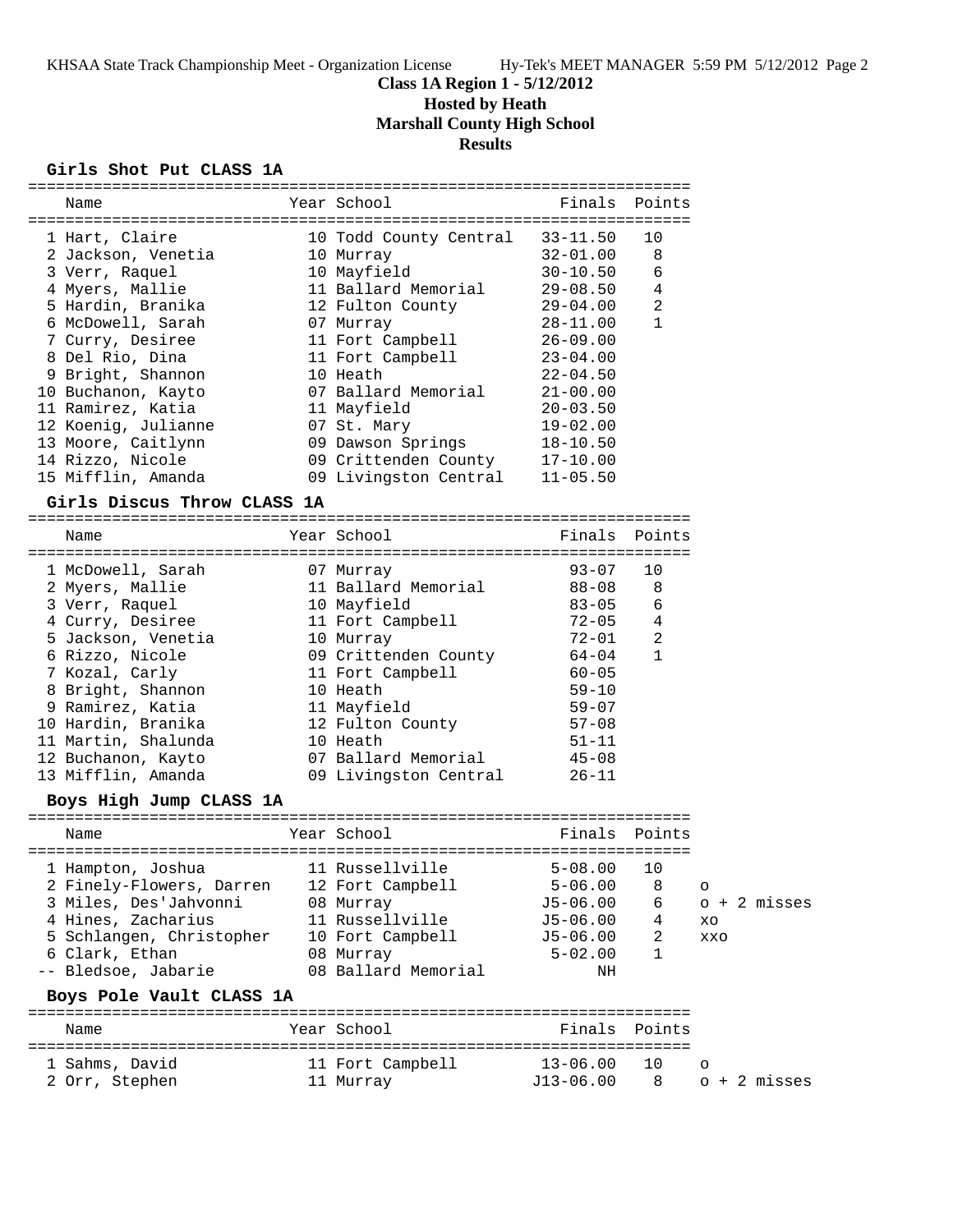KHSAA State Track Championship Meet - Organization License Hy-Tek's MEET MANAGER 5:59 PM 5/12/2012 Page 3

**Class 1A Region 1 - 5/12/2012**

**Hosted by Heath**

**Marshall County High School**

**Results**

#### **....Boys Pole Vault CLASS 1A**

| 3 Anderson, Lucas       | 11 Murray        | 12-00.00 |  |
|-------------------------|------------------|----------|--|
| 4 Gibbs-Francis, Jordan | 11 Fort Campbell | 11-00.00 |  |

#### **Boys Long Jump CLASS 1A**

| Name                 | Year School                          | Finals Points |    |                      |
|----------------------|--------------------------------------|---------------|----|----------------------|
| 1 Capuano, Alfred    | ---------------------<br>10 Mayfield | 19-07.00      | 10 |                      |
| 2 Love, Louis        | 12 Mayfield                          | $19 - 05.25$  | 8  |                      |
| 3 Mitchell, Kendel   | 11 Dawson Springs                    | 18-08.25      | 6  |                      |
| 4 Rose, Antonio      | 10 Russellville                      | $18 - 06.00$  | 4  | 2nd 17'9"            |
| 5 Calloway, Quintin  | 12 Russellville                      | J18-06.00     | 2  | $2nd$ $17'$ $6.75''$ |
| 6 Simmons, Drayton   | 11 Fort Campbell                     | $18 - 00.00$  |    |                      |
| 7 Yates, Alex        | 09 Crittenden County                 | $17 - 05.50$  |    |                      |
| 8 Bledsoe, Dre       | 09 Ballard Memorial                  | $16 - 01.00$  |    |                      |
| 9 Clark, Ethan       | 08 Murray                            | $15 - 08.75$  |    |                      |
| 9 Eckelkamp, Patrick | 11 Community Christian               | $15 - 08.75$  |    |                      |
| 11 Elder, Kyle       | 10 Livingston Central                | $13 - 02.00$  |    |                      |
| 12 Sharp, Jacob      | 09 Livingston Central                | $11 - 00.00$  |    |                      |
| -- Asbridge, Clint   | 11 Crittenden County                 | FOUL          |    |                      |

#### **Boys Triple Jump CLASS 1A**

======================================================================= Name Year School Finals Points ======================================================================= 1 Love, Louis 12 Mayfield 43-00.50 10 2 Calloway, Quintin 12 Russellville 42-01.00 8 3 Rose, Antonio 10 Russellville 40-06.00 6 4 Speed, Steven 12 Murray 38-06.50 4 5 Mitchell, Kendel 11 Dawson Springs 38-04.00 2 2nd 38'2" 6 Capuano, Alfred 10 Mayfield J38-04.00 1 2nd 37'10" 7 Davidson, Nighgell 10 Fort Campbell 38-00.00 8 Simmons, Drayton 11 Fort Campbell 37-11.00 9 Polk, Ladarrian 11 Fulton County 36-04.00 9 Hill, Fontez 12 Ballard Memorial 36-04.00 11 Brindley, Mackenzie 11 Heath 36-02.00 12 Nolan, Quinn 10 Fulton County 33-00.50 13 Hornbuckle, Tre 08 Murray 32-10.00 14 Yates, Alex 09 Crittenden County 32-03.00 15 Patton, Daniel 11 Crittenden County 32-01.50 16 Bledsoe, Jabarie 08 Ballard Memorial 30-09.00

### **Boys Shot Put CLASS 1A**

======================================================================= Name The Year School The Finals Points ======================================================================= 1 Jones, Trae 11 Fort Campbell 43-01.00 10 2 Myers, Nathan 12 Ballard Memorial 42-08.50 8 3 Gratz, Luke 11 Heath 41-07.00 6 4 Boatner, Kendal 11 Fort Campbell 40-07.50 4 5 McAlpin, Jay 10 Mayfield 37-06.00 2 6 Catlett, Darius 11 Murray 37-02.00 1 7 Sanders, Quayvon 11 Fulton County 35-05.25 8 Day, Elliot 12 Crittenden County 34-08.00